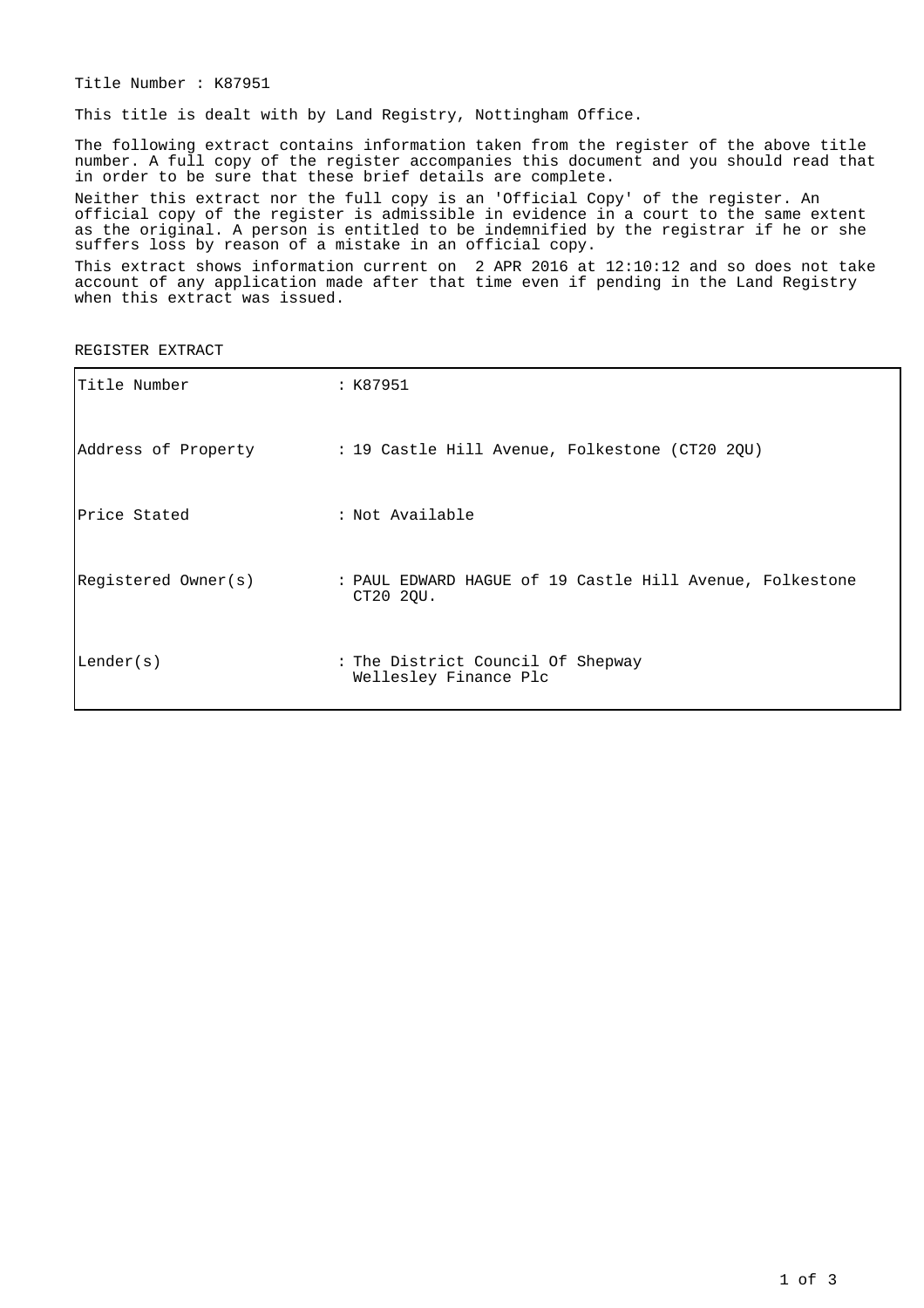#### Title number K87951

This is a copy of the register of the title number set out immediately below, showing the entries in the register on 2 APR 2016 at 12:10:12. This copy does not take account of any application made after that time even if still pending in the Land Registry when this copy was issued.

This copy is not an 'Official Copy' of the register. An official copy of the register is admissible in evidence in a court to the same extent as the original. A person is entitled to be indemnified by the registrar if he or she suffers loss by reason of a mistake in an official copy. If you want to obtain an official copy, the Land Registry web site explains how to do this.

# A: Property Register

This register describes the land and estate comprised in the title.

KENT : SHEPWAY

- 1 (20.11.1959) The Freehold land shown edged with red on the plan of the above Title filed at the Registry and being 19 Castle Hill Avenue, Folkestone (CT20 2QU).
- 2 The Conveyance dated 7 April 1948 referred to in the Charges Register contains exceptions and reservations and provisoes and this registration takes effect subject thereto.

## B: Proprietorship Register

This register specifies the class of title and identifies the owner. It contains any entries that affect the right of disposal.

#### Title absolute

- 1 (02.10.2009) PROPRIETOR: PAUL EDWARD HAGUE of 19 Castle Hill Avenue, Folkestone CT20 2QU.
- 2 (02.10.2009) RESTRICTION: No disposition of the registered estate by the proprietor of the registered estate is to be registered without a written consent signed by the proprietor for the time being of the Charge dated 1 October 2009 in favour of Wellesley Finance Plc referred to in the Charges Register or their conveyancer.

### C: Charges Register

This register contains any charges and other matters that affect the land.

1 A Conveyance dated 7 April 1948 made between (1) The Right Honourable William 7th Earl of Radnor and (2) Dorothea Cable Milton contains restrictive covenants.

NOTE: Abstract filed.

2 (02.10.2009) REGISTERED CHARGE dated 1 October 2009.

NOTE: See the entries below relating to the priority of this charge.

- 3 (02.10.2009) Proprietor: WELLESLEY FINANCE PLC (Co. Regn. No. 8331511) of 6th Floor, St Albans House, 57-59 Haymarket, London SW1Y 4QX.
- 4 (24.12.2009) REGISTERED CHARGE dated 24 December 2009.

NOTE: See the entry below relating to the priority of this charge.

- 5 (24.12.2009) Proprietor: THE DISTRICT COUNCIL OF SHEPWAY of Civic Centre, Castle Hill Avenue, Folkestone, Kent CT20 2QY.
- 6 (17.08.2010) A Deed dated 24 December 2009 made between The Royal Bank Of Scotland and Shepway District Council relates to priorities as